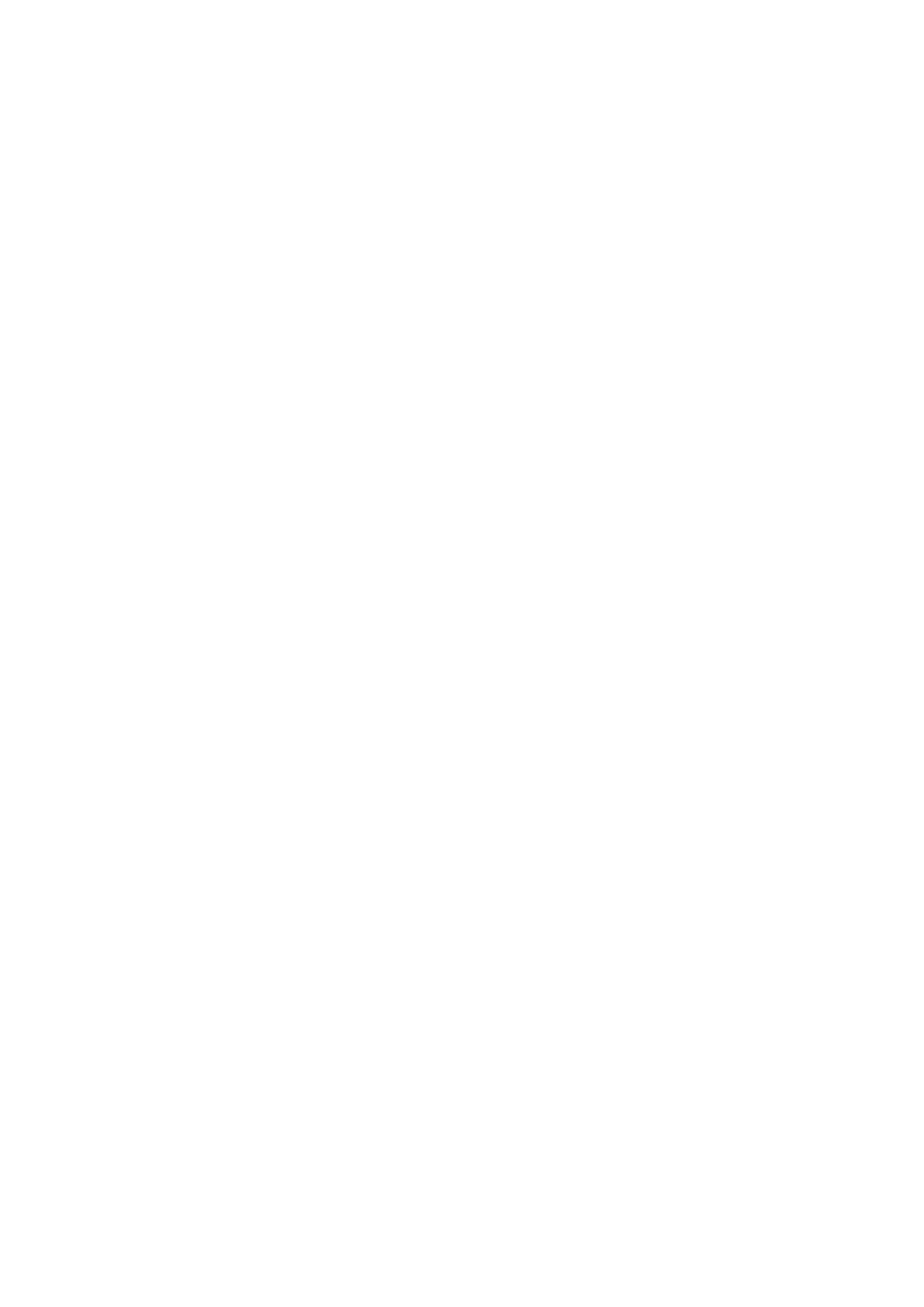

## **Planning and Development (City West Precinct) Amendment Regulation 2015 (No 1)**

**Subordinate Law SL2015-5** 

made under the **[Planning and Development Act 2007](http://www.legislation.act.gov.au/a/2007-24)**

| <b>Name of regulation</b>                                                                                                                         |
|---------------------------------------------------------------------------------------------------------------------------------------------------|
| This regulation is the Planning and Development (City<br>West<br>Precinct) Amendment Regulation 2015 (No 1).                                      |
| <b>Commencement</b>                                                                                                                               |
| This regulation commences on the day after its notification day.                                                                                  |
| The naming and commencement provisions automatically commence on<br><b>Note</b><br>the notification day (see Legislation Act, $\frac{1}{5}$ (1)). |

J2015-8

Authorised by the ACT Parliamentary Counsel—also accessible at www.legislation.act.gov.au